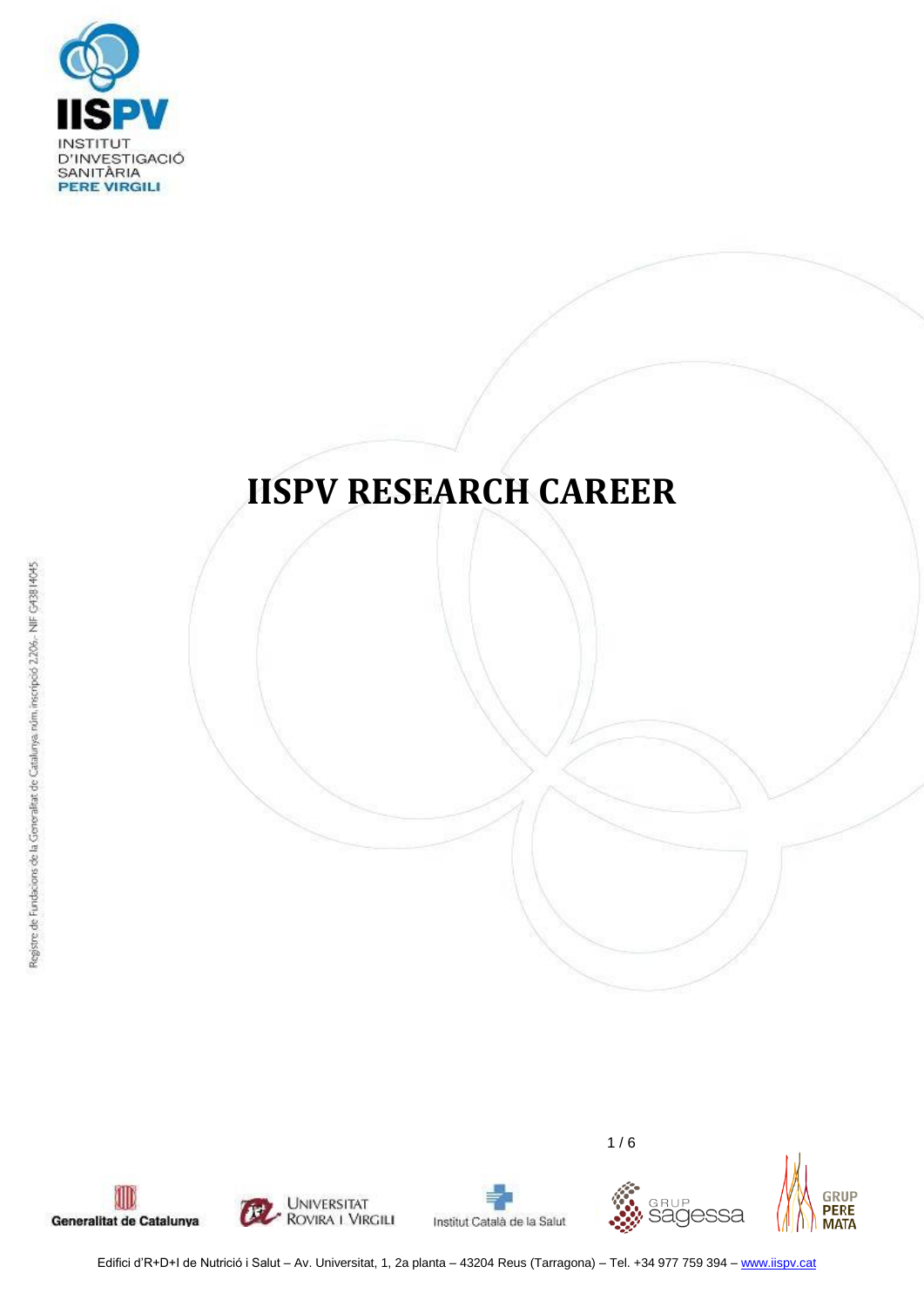

The IISPV, in accordance with the directives of the European Framework for Research Careers and as an institution accredited by HRS4R (Human Resources Strategy for Researchers), has defined the professional researcher career as 4 sequential categories:



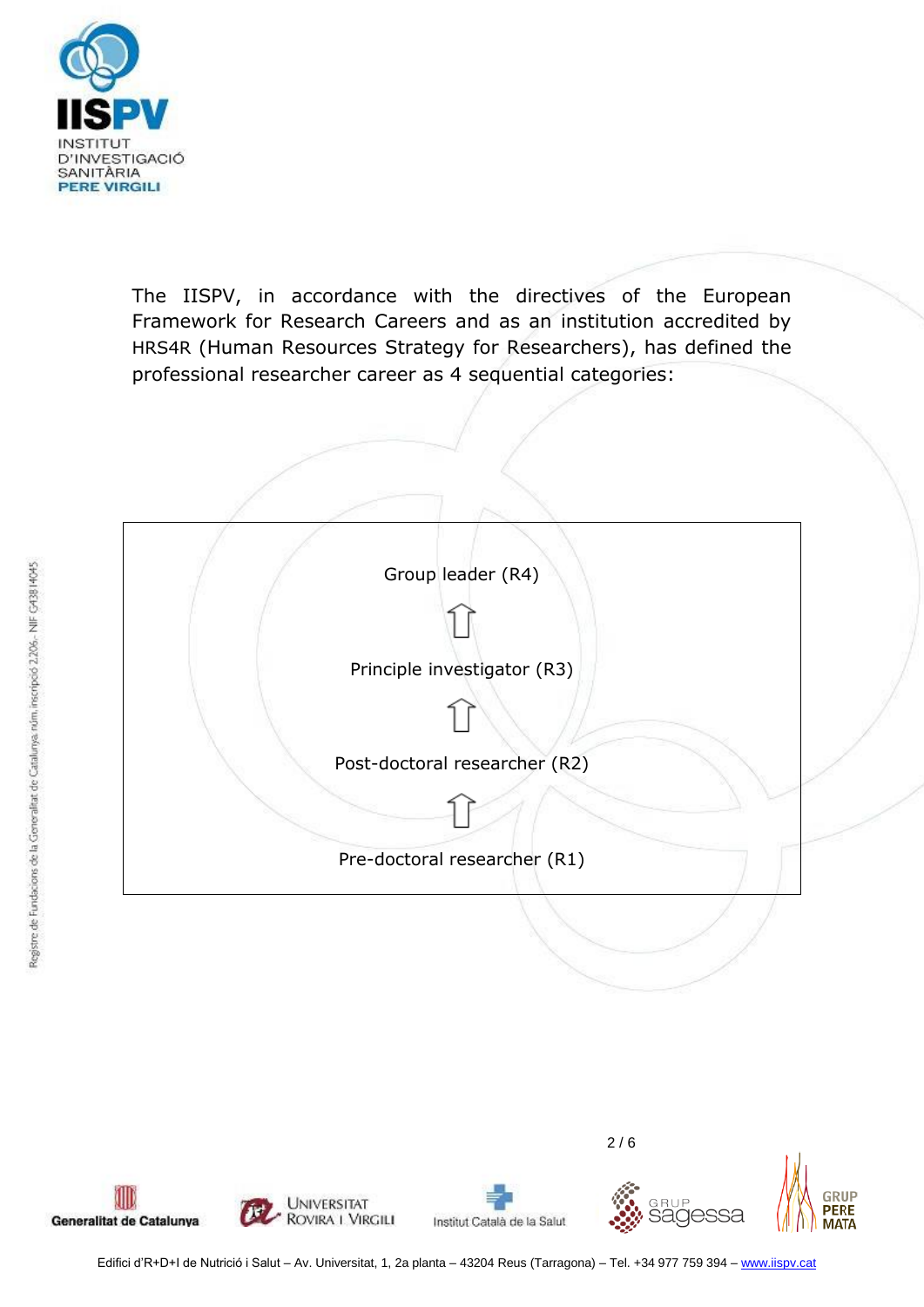

#### **R1 – Pre-doctoral researcher**

Researchers in the initial stages of their research careers whose goal is to obtain a doctorate by publishing a doctoral thesis. These are students whose work is always supervised by mentors. Teaching and research activities are limited to their doctoral thesis (<5 years, ideally 3). The normal method for gaining access to this category is as follows:

- IISPV PhD IISPPV competitive call Duration: 3 years
- PhD-FI, FPI, FPU, PFIS, MC, etc. Competitive calls: FI-DGR (AGAUR), FPI-MINECO, FPU-MED, PFIS-ISCIII, MSC (Marie Skłodowska-Curie). Duration: 3-4 years
- Other PhDs. Non-competitive positions, usually requiring a specific grant or funds obtained by a principal investigator (PI).
- MD/PhD-RH (Río Hortega). IISPPV competitive call Duration: 2 years

**Transition from R1 to R2:** Thesis defence and obtaining a PhD.

# **R2 – Post-doctoral researcher**

Doctoral researcher in mentoring period to obtain their own projects in the future. The normal access paths are as follows:

- Postdoc BP (Beatriu de Pinós), JdC (Juan de la Cierva), SB (Sara Borrell), MSC (Marie Skłodowska-Curie). AGAUR, MINECO, ISCIII, European Commission competitive calls. Duration: 2-3 years
- Other PhDs. Non-competitive positions, usually requiring a specific grant or funds obtained by a principal investigator (PI).







 $3/6$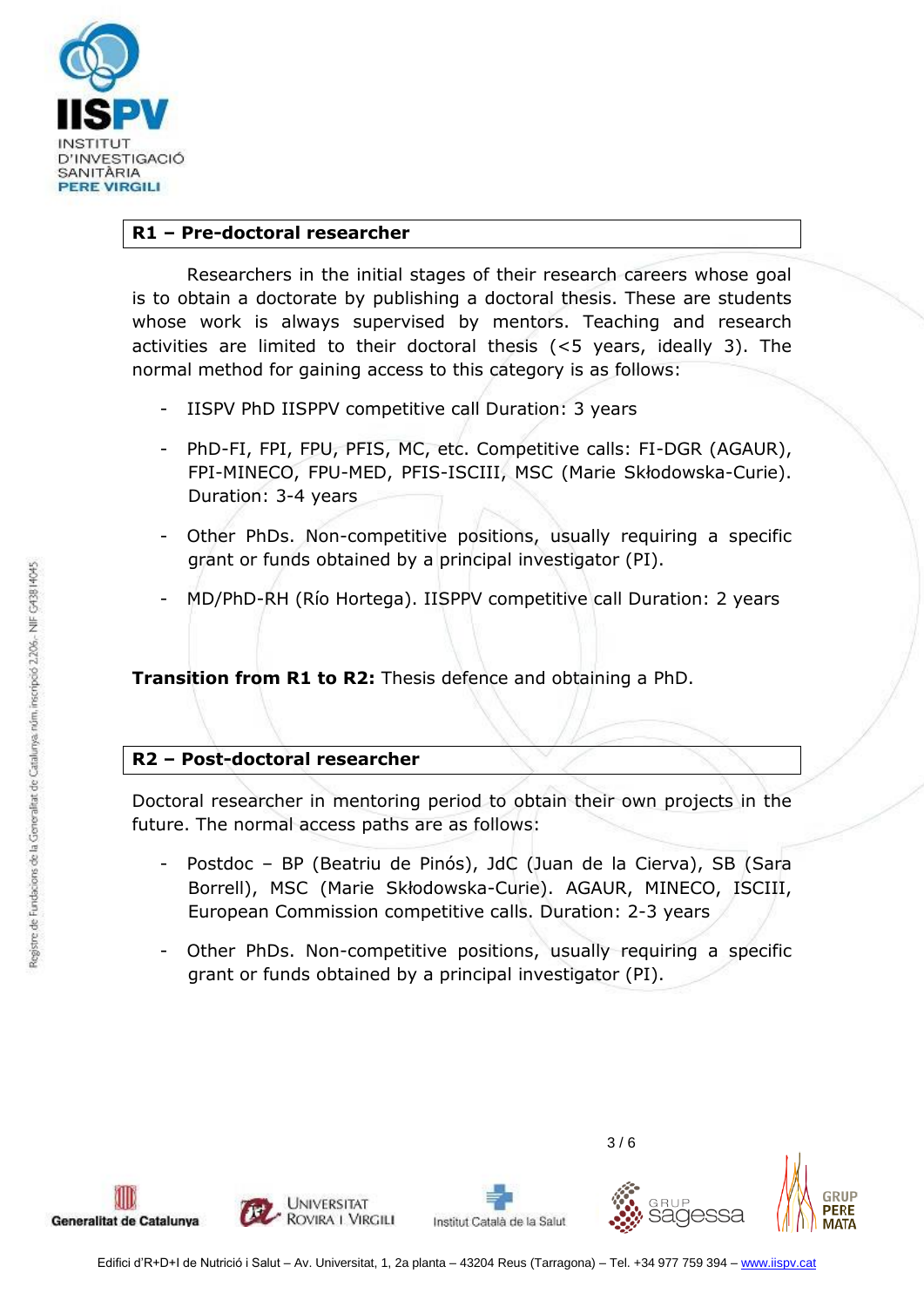

#### **R3 – Principle investigator**

Researcher who makes valuable contributions in terms of scientific output, acquisition of funding, supervision of doctoral and Master's theses, and so on. Within a research group led by another researcher who acts as group leader. Must have obtained a project or projects as principle investigator. Researchers can remain in this category their whole career, and the position becomes permanent. The normal access paths are as follows:

- IISPV researcher. Ramon y Cajal researcher (RyC), Miguel Servet (MS), or similar competitive calls. Has not been proposed as group leader, but has been offered the opportunity to remain in the institute.
- Other researcher. Non-competitive positions, usually requiring a specific grant or funds obtained by a more senior researcher (PI).

#### **Criteria for evaluation:**

The first evaluation is conducted after 3 years, and then another is performed after 5 years. The minimum requirements for renewal are as follows:

- Publications. At least 3 in 3 years or 5 in 5 years in Quartile 1 publications as senior author.
- Principle investigator for 1 project in the last 3 years. Priority is given to competitive projects financed by public agencies.
- Authorship of clinical practice guidelines and patent applications is also considered.
- Advisor or co-advisor of at least 1 PhD student.
- Positive assessment from group leader.

# **R4 – Group leader**

Principal investigators in their field. Influential publications (Q1, D1), national and international projects, and a good international reputation founded on research excellence, strategic vision for the future and research with broad-reaching implications. Participates in workshops, conferences and organising committees. May have teaching activities beyond their research work.



4 / 6



**RIID** 

**PERE**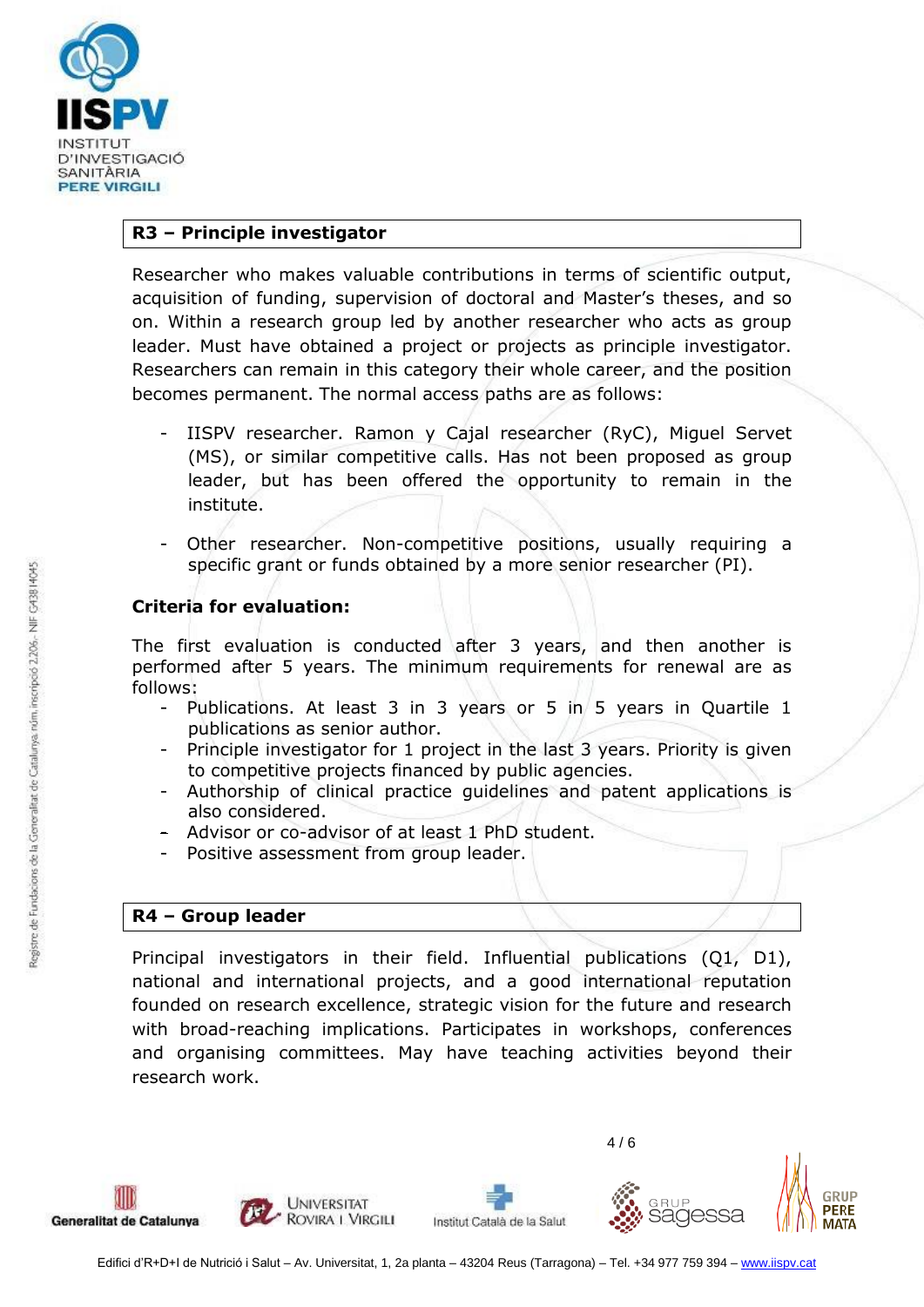

# **Criteria for evaluation:**

Group leaders are evaluated every 5 years. A positive outcome allows the researcher to continue to lead his or her research group. However, a negative outcome will lead to changes in leadership and/or the composition of the research group. Minimum requirements for renewal are as follows:

- High scientific impact.
- Ability to obtain competitive funding for research (national, international, private, human resources). Participation as principal investigator or collaborator in 1 ongoing competitive research project or in the past 3 years.
- Publications, especially in quartile 1 and decile 1, as senior author.
- Transfer of knowledge.
- International conferences.
- Thesis supervision.
- National and international collaborative activities.

The Steering Committee may commission an external entity (ANEP, AGAUR, etc.) to evaluate group leaders and principle investigators. The outcomes of these evaluations will be reviewed by the Talent Committee. Final decisions will be made by the IISPV Steering Committee.





Institut Català de la Salut



5 / 6